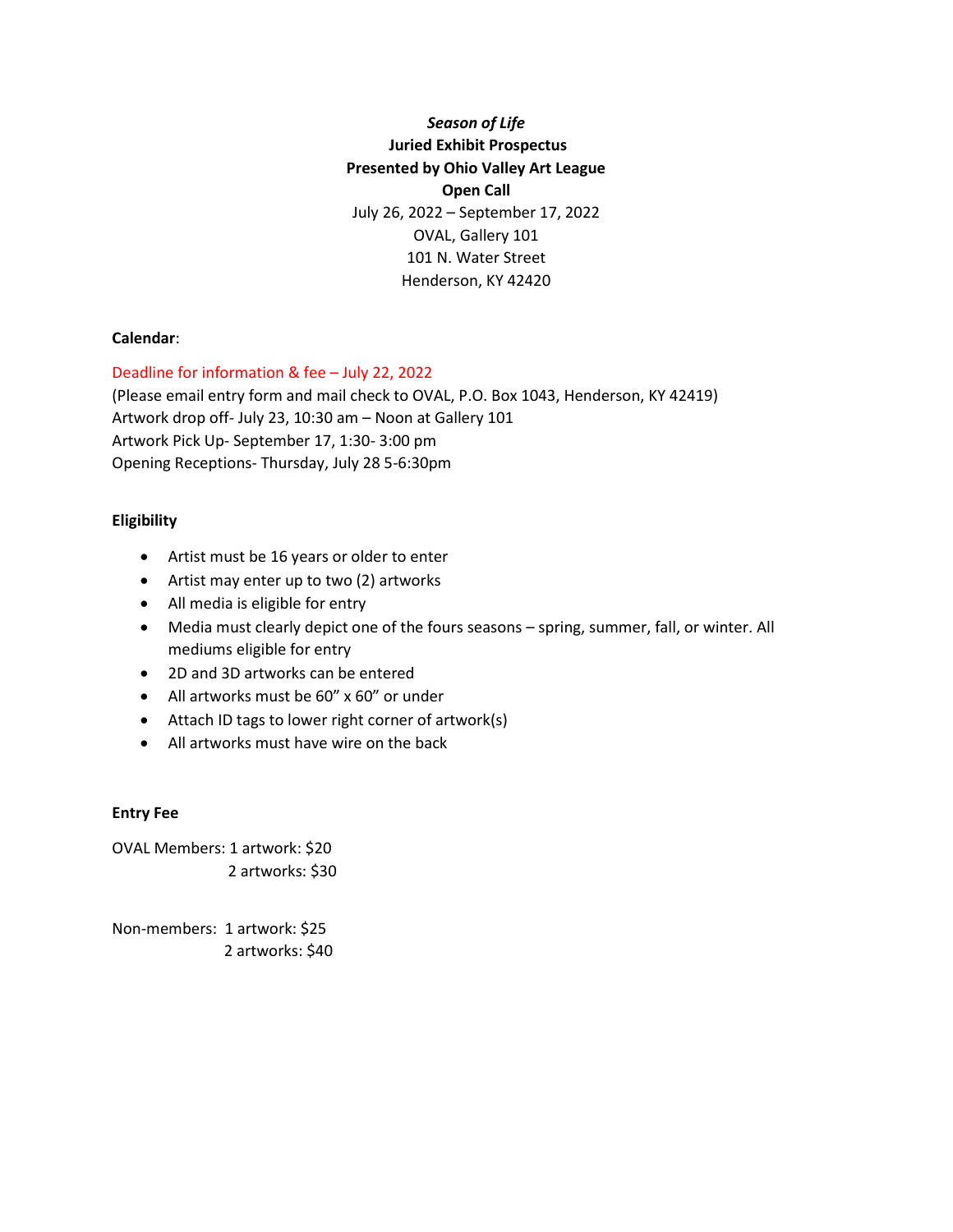#### **Awards**

Best of Show: \$150 First Place: \$100 Second Place: \$75 Third Place: \$50 **Juror**

Mary McNamee Bower

Mary McNamee Bower was appointed The John Streetman Executive Director of the Evansville Museum of Arts, History & Science in 2018 after serving as Interim Director, Chief Curator and the Virginia G. Schroeder Curator of Collections with the museum. A graduate of Illinois State University, Bower began her work with the institution in 1978. She is a member of the Evansville Commission for Public Art and the Advisory Council for the University of Southern Indiana's College of Liberal Arts. She previously served as a member of Historic New Harmony's Collection Review Committee; as a Reitz Home Preservation Society Trustee, chairing the Curatorial Committee; and on the Boards of Directors of the Association of Indiana Museums and the Arts Council of Southwestern Indiana. She received the prestigious 2014 Mayor's Art Award for her service to the community in promoting the arts and was named one of Evansville's Top 20 Women in Business by the Junior League of Evansville in 2020.

## **Sales & Commissions:**

If an artwork is sold commission percentages are:

80% to artist and 20% to OVAL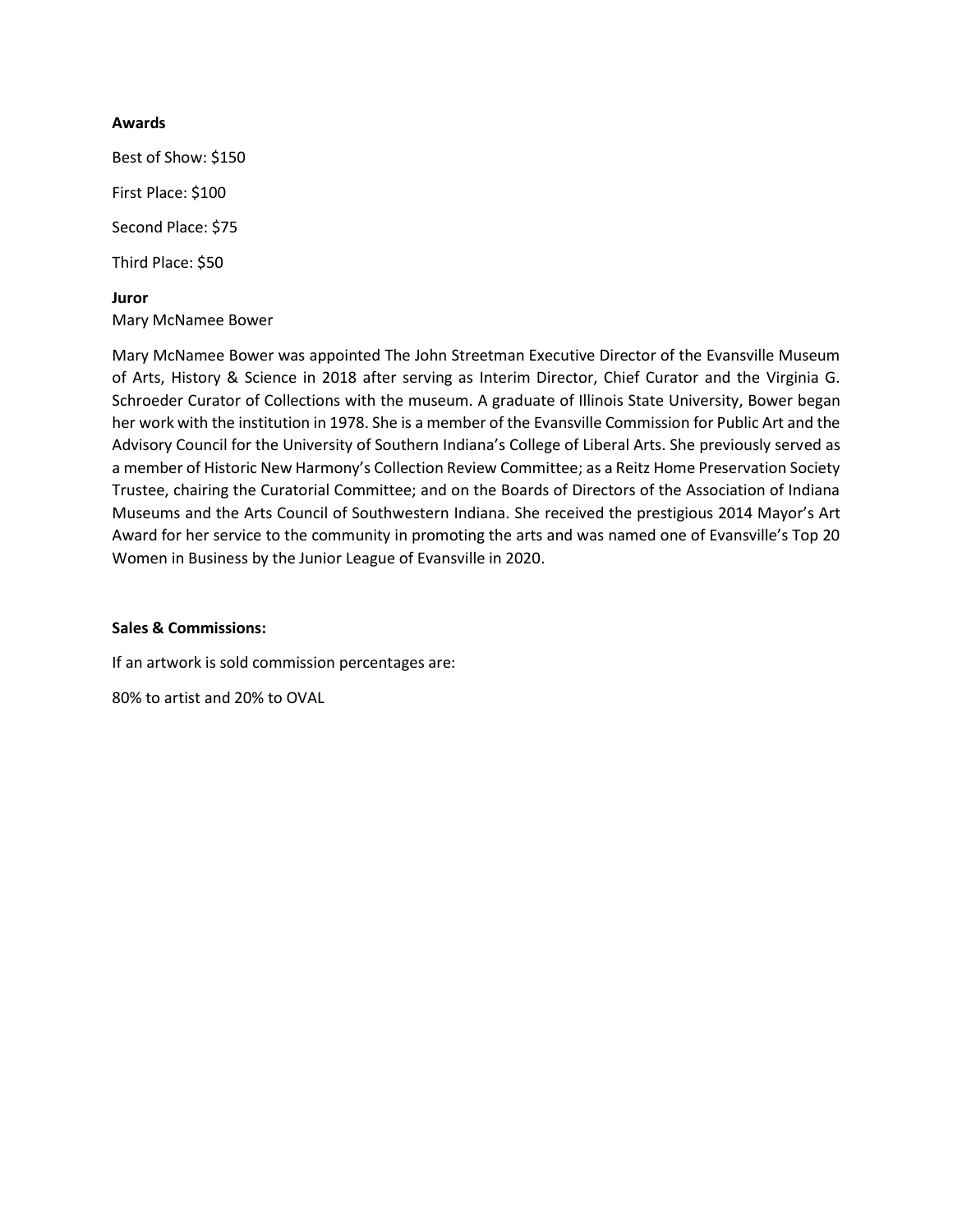#### **Liability**

I, as the artist and owner of the artworks displayed in the *Season of Life* Exhibit, will not hold the Ohio Valley Art League, its Board of Directors or Executive Director, Gallery 101, its owners or director responsible for damages or theft of artworks displayed at the Gallery 101 at 101 N. Water Street, Henderson, Kentucky 42420.

The Ohio Valley Art League will take every precaution for the care and handling of artworks while on display at the OVAL Gallery.

Please Cut on the line below and turn in the bottom portion with your artwork(s) on drop off day. Cut out and place title card in the bottom right-hand corner on the back of the artwork(s).

- - - - - - - - - - - - - - - - - - - - - - - - - - - - - - - - - - - - - - - - - - - - - - - - - - - - - - - - - - - - - - - - - - - - - - - - - - - - - - - -

**Signature of artist for liability agreement:**

SIganture\_\_\_\_\_\_\_\_\_\_\_\_\_\_\_\_\_\_\_\_\_\_\_\_\_\_\_\_\_\_\_\_\_\_\_\_\_\_\_\_\_\_\_\_\_\_\_\_\_\_\_\_\_\_\_\_\_\_\_\_\_\_\_\_

Date\_\_\_\_\_\_\_\_\_\_\_\_\_\_\_\_\_\_\_\_\_\_\_\_\_\_\_\_\_\_\_\_\_\_\_\_\_\_\_\_\_

# *Seasons of Life* **Entry Form**

(mail in with entry fee)

Artist Name:

Phone Number:

Email Address: